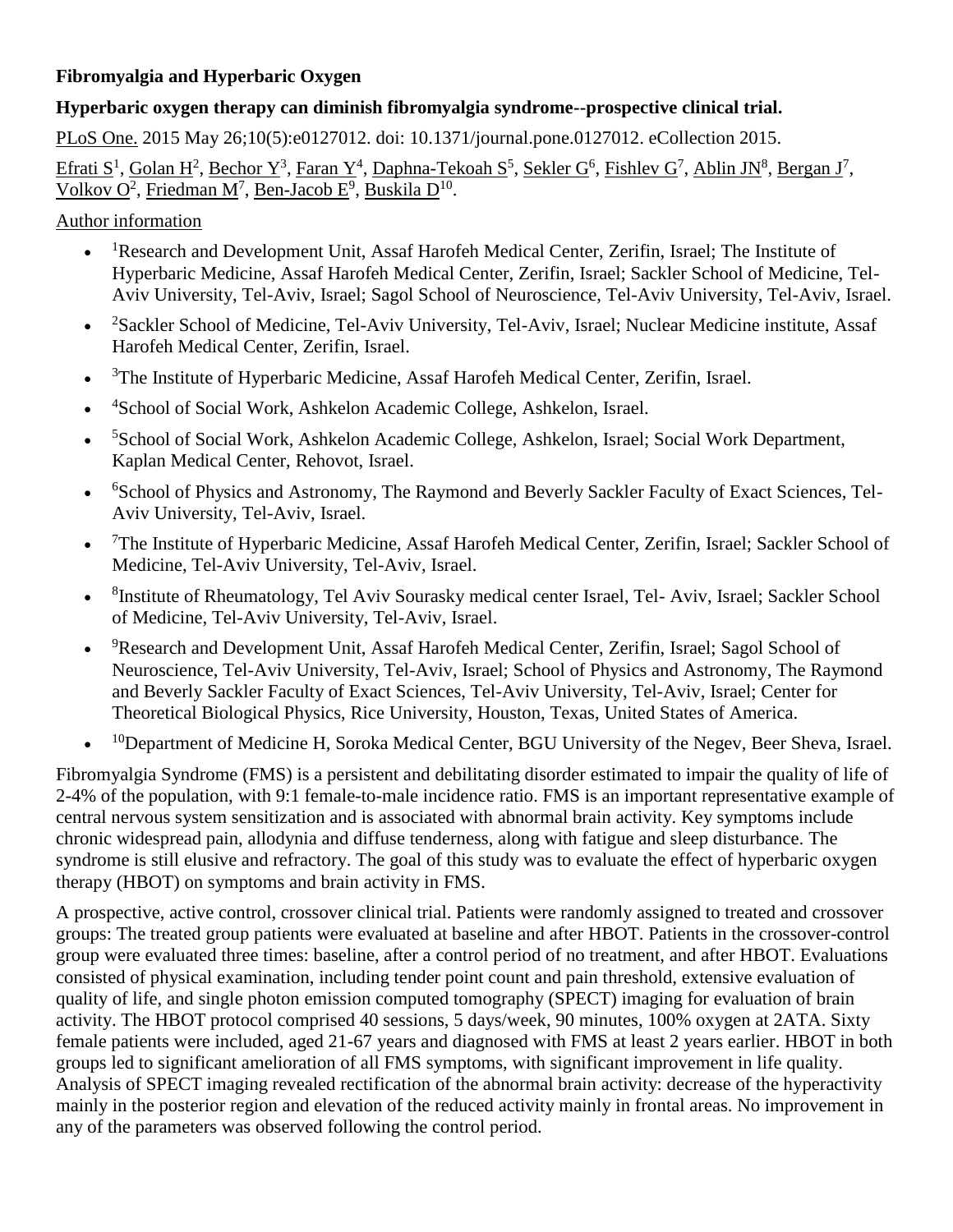CONCLUSIONS: The study provides evidence that HBOT can improve the symptoms and life quality of FMS patients. Moreover, it shows that HBOT can induce neuroplasticity and significantly rectify abnormal brain activity in pain related areas of FMS patients.

# **Hyperbaric Oxygen Therapy: A New Treatment for Chronic Pain?**

[Pain Pract.](http://www.ncbi.nlm.nih.gov/pubmed/25988526) 2015 May 19. doi: 10.1111/papr.12312. [Epub ahead of print]

# [Sutherland AM](http://www.ncbi.nlm.nih.gov/pubmed/?term=Sutherland%20AM%5BAuthor%5D&cauthor=true&cauthor_uid=25988526)<sup>1</sup>, [Clarke HA](http://www.ncbi.nlm.nih.gov/pubmed/?term=Clarke%20HA%5BAuthor%5D&cauthor=true&cauthor_uid=25988526)<sup>1</sup>, [Katz J](http://www.ncbi.nlm.nih.gov/pubmed/?term=Katz%20J%5BAuthor%5D&cauthor=true&cauthor_uid=25988526)<sup>1,2</sup>, [Katznelson R](http://www.ncbi.nlm.nih.gov/pubmed/?term=Katznelson%20R%5BAuthor%5D&cauthor=true&cauthor_uid=25988526)<sup>1,3</sup>.

- $\bullet$ <sup>1</sup>Department of Anesthesia and Pain Management, Toronto General Hospital, University Health Network, Toronto, ON, Canada.
- $\bullet$ <sup>2</sup>Department of Psychology, York University, Toronto, ON, Canada.
- $\bullet$ <sup>3</sup>Hyperbaric Medical Unit, Department of Anesthesia and Pain Management, Toronto General Hospital, Toronto, ON, Canada.

Hyperbaric oxygen therapy (HBOT) is a treatment providing 100% oxygen at a pressure greater than that at sea level. HBOT is becoming increasingly recognized as a potential treatment modality for a broad range of ailments, including chronic pain. In this narrative review, we discuss the current understanding of pathophysiology of nociceptive, inflammatory and neuropathic pain, and the body of animal studies addressing mechanisms by which HBOT may ameliorate these different types of pain. Finally, we review clinical studies suggesting that HBOT may be useful in treating chronic pain syndromes, including chronic headache, fibromyalgia, complex regional pain syndrome, and trigeminal neuralgia.

A comprehensive search through MEDLINE, EMBASE, Scopus, and Web of Science for studies relating to HBOT and pain was performed using the following keywords: hyperbaric oxygen therapy or hyperbaric oxygen treatment (HBOT), nociceptive pain, inflammatory pain, neuropathic pain, HBOT AND pain, HBOT AND headache, HBOT AND fibromyalgia, HBOT AND complex regional pain syndrome, and HBOT AND trigeminal neuralgia.

Twenty-five studies examining the role of HBOT in animal models of pain and human clinical trials were found and reviewed for this narrative review.

HBOT has been shown to reduce pain using animal models. Early clinical research indicates HBOT may also be useful in modulating human pain; however, further studies are required to determine whether HBOT is a safe and efficacious treatment modality for chronic pain conditions.

## **A new treatment modality for fibromyalgia syndrome: hyperbaric oxygen therapy.**

Yildiz S, Kiralp MZ, Akin A, Keskin I, Ay H, Dursun H, Cimsit M.

## GATA Haydarpasa Military Hospital, Istanbul, Turkey. [senolyildiz@hotmail.com](mailto:senolyildiz@hotmail.com)

Fibromyalgia syndrome (FMS) is characterized by longstanding multifocal pain with generalized allodynia/hyperalgesia. There are several treatment methods but none has been specifically approved for this application. We conducted a randomized controlled study to evaluate the effect of hyperbaric oxygen (HBO) therapy in FMS (HBO group:  $n = 26$ ; control group:  $n = 24$ ). Tender points and pain threshold were assessed before, and after the first and fifteenth sessions of therapy. Pain was also scored on a visual analogue scale (VAS). There was a significant reduction in tender points and VAS scores and a significant increase in pain threshold of the HBO group after the first and fifteenth therapy sessions. There was also a significant difference between the HBO and control groups for all parameters except the VAS scores after the first session. We conclude that HBO therapy has an important role in managing FMS.

#### **Hyperbaric oxygen treatment decreases inflammation and mechanical hypersensitivity in an animal model of inflammatory pain.**

[Wilson HD,](http://www.ncbi.nlm.nih.gov/entrez/query.fcgi?db=pubmed&cmd=Search&itool=pubmed_AbstractPlus&term=%22Wilson+HD%22%5BAuthor%5D) [Wilson JR,](http://www.ncbi.nlm.nih.gov/entrez/query.fcgi?db=pubmed&cmd=Search&itool=pubmed_AbstractPlus&term=%22Wilson+JR%22%5BAuthor%5D) [Fuchs PN.](http://www.ncbi.nlm.nih.gov/entrez/query.fcgi?db=pubmed&cmd=Search&itool=pubmed_AbstractPlus&term=%22Fuchs+PN%22%5BAuthor%5D)

[Brain Res.](javascript:AL_get(this,%20) 2006 Jul 7;1098(1):126-8. Epub 2006 Jun 5.